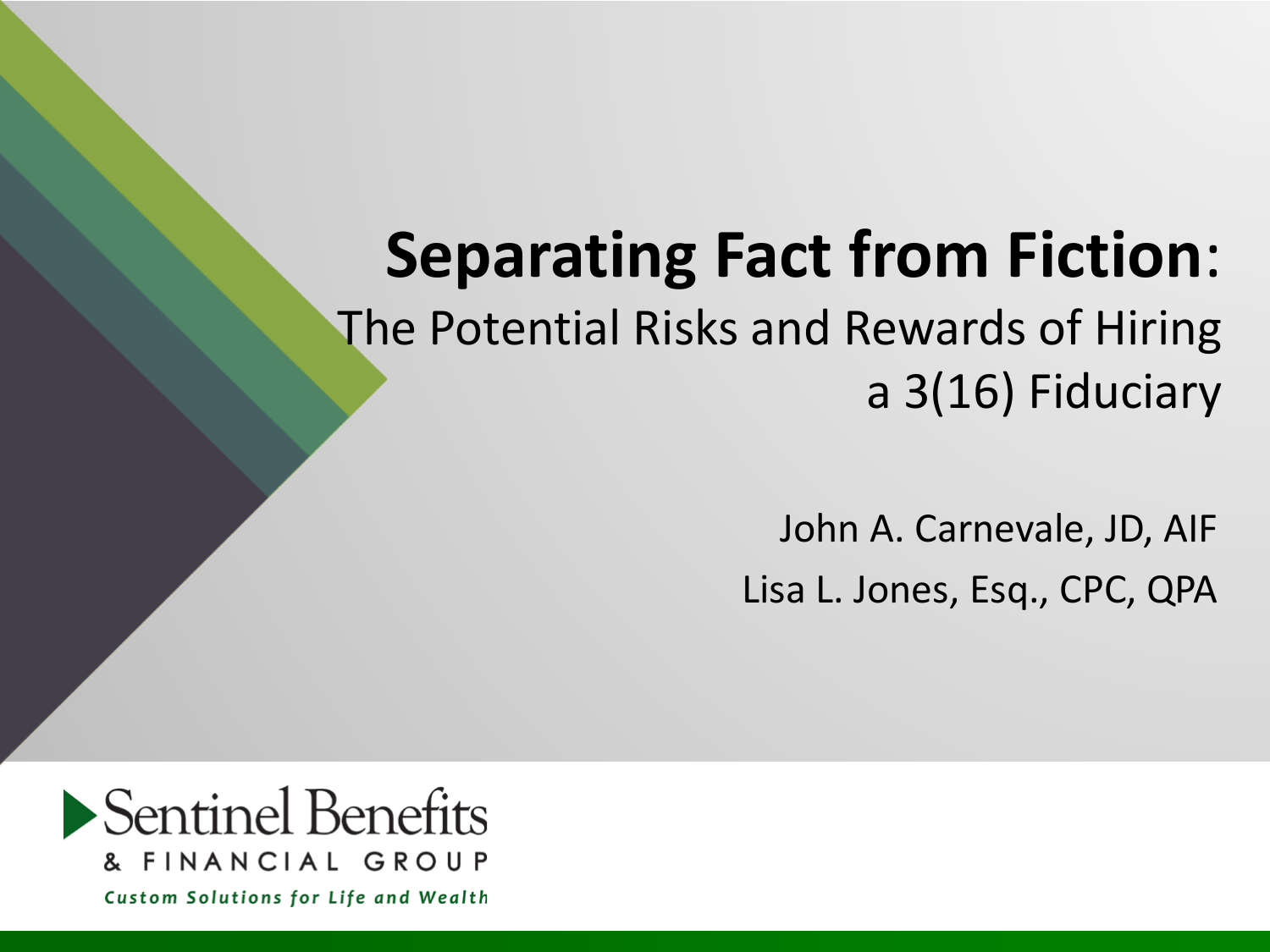# Today's Speakers

#### John A. Carnevale, JD, AIF President & CEO

- John Carnevale is a Founder and President of Sentinel Benefits & Financial Group.
- John oversees the management of four separate businesses and is primarily responsible for the company's vision and business development.
- During his 26 year career, he has acquired and integrated eleven businesses to grow Sentinel to one of the largest independent employee benefit firms in the United States.
- John graduated cum laude with a B.A. from Bowdoin College, Brunswick, ME in 1985. He earned his Juris Doctor degree from Suffolk University Law School in 1991. He earned his AIF in 2012.

#### Lisa L. Jones, Esq., CPC, QPA Director of ERISA Consulting

- Lisa has over 20 years of experience working in the retirement plan area.
- Previously, Director of Compliance at CNA Trust and team leader of the Midwest ERISA plan specialists at Scudder Kemper Investments, all located in Chicago
- A member of the Illinois bar, Jones earned her law degree at Chicago Kent College of Law and a bachelor's degree in marketing from the University of Illinois at Chicago. She has attained the Qualified Pension Administrator (QPA) and Certified Pension Consultant (CPC) designations from the American Society of Pension Professionals & Actuaries.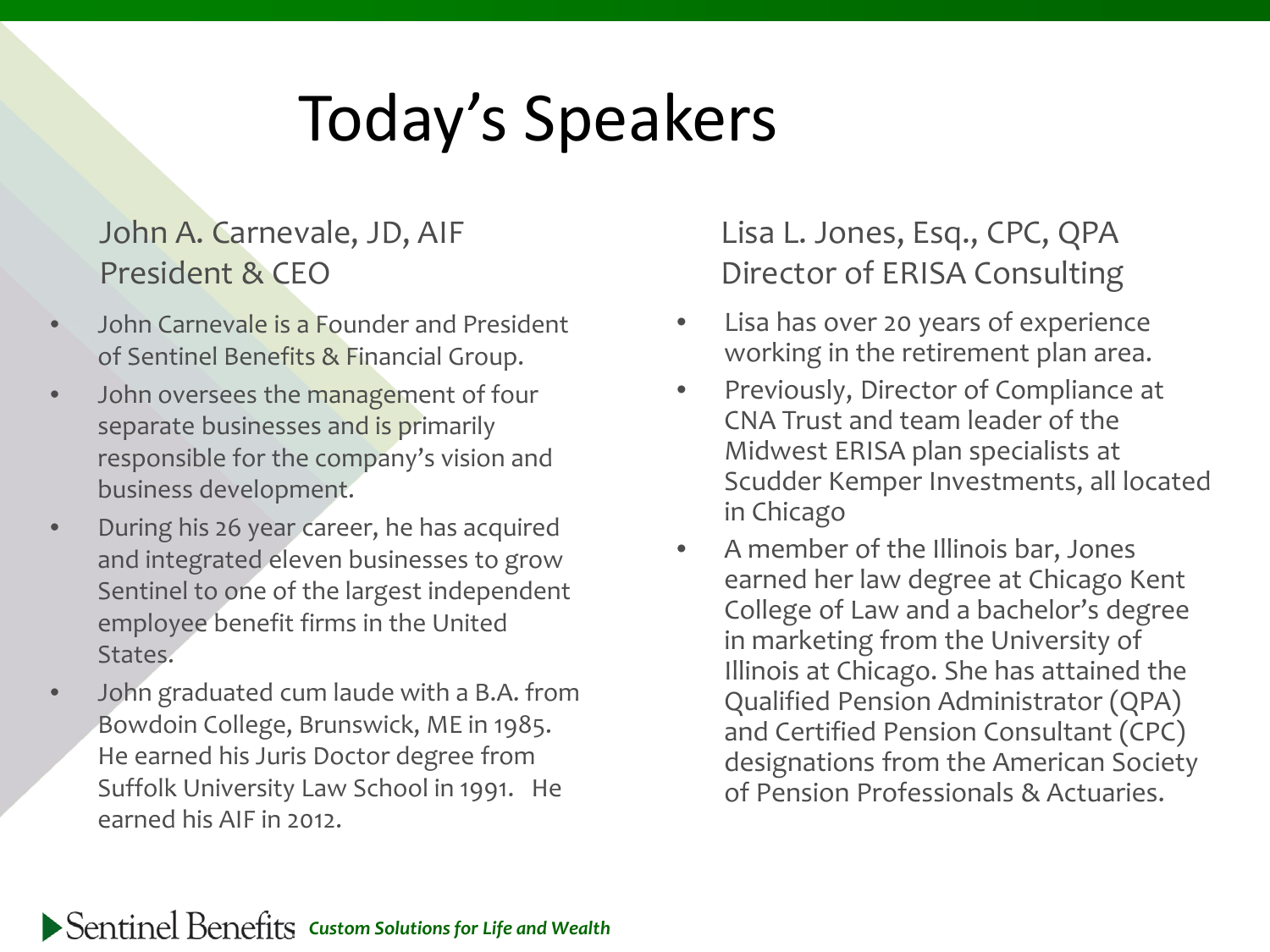### **Overview**

- Retirement Plans have always been and continue to be complex
- There are many moving parts that require coordination to insure a successful result
- Success often depends on service providers, but responsibility for results lies squarely on the Plan **Fiduciaries**
- This webinar will discuss the various roles of plan fiduciaries, outsourcing these roles to fiduciaries and non-fiduciaries, and how to prudently select a fiduciary provider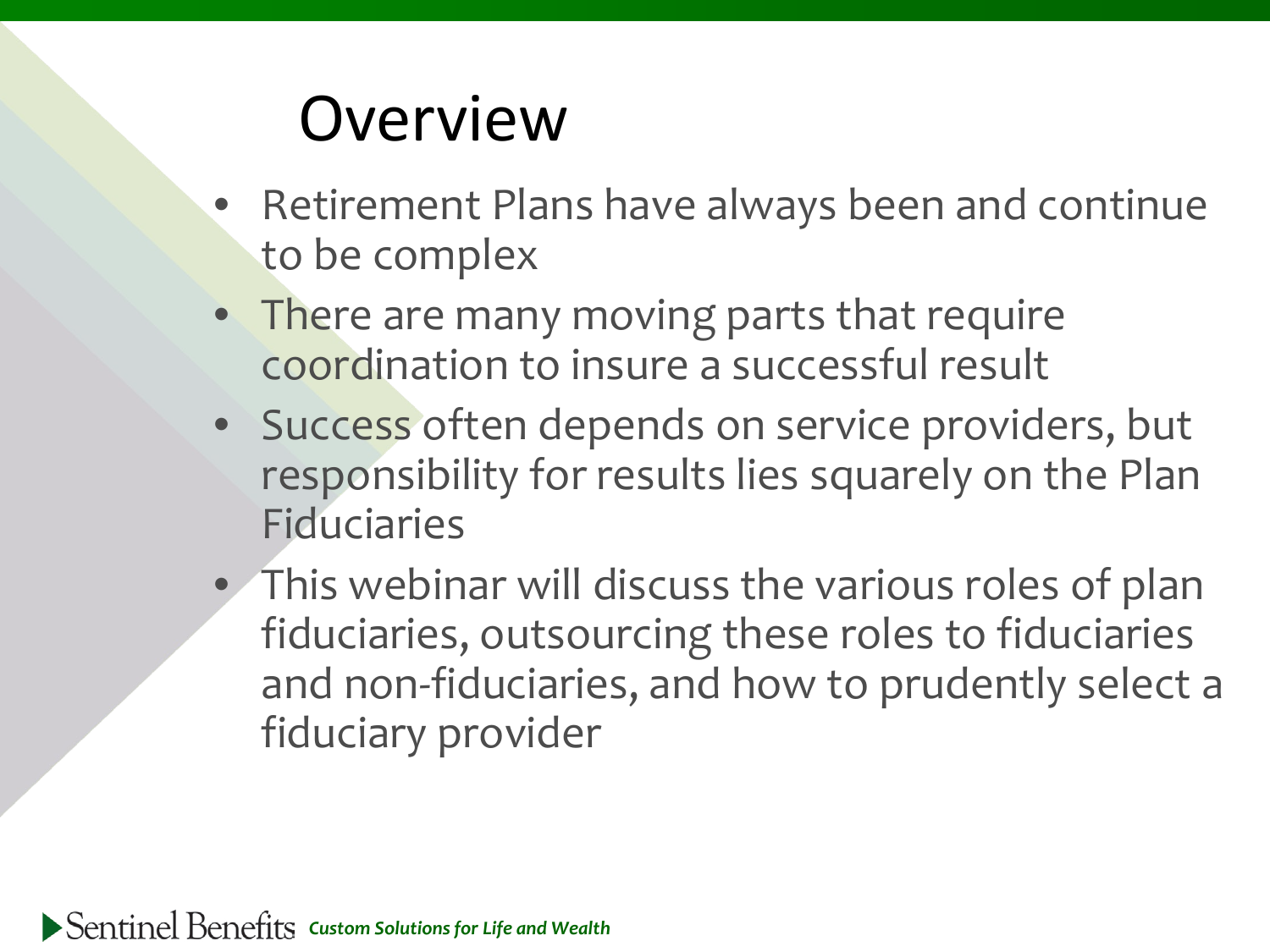# Plan Administrator under ERISA 3(16)

- An ERISA 3(16) Fiduciary is responsible for **all decisions** related to a Plan, unless otherwise delegated to another fiduciary.
	- Must have discretionary authority or control over the management of plan assets or administration of the plan
- A plan must have at least one named fiduciary. ERISA Sec. 402(a).
	- A person
	- A committee
	- the corporation

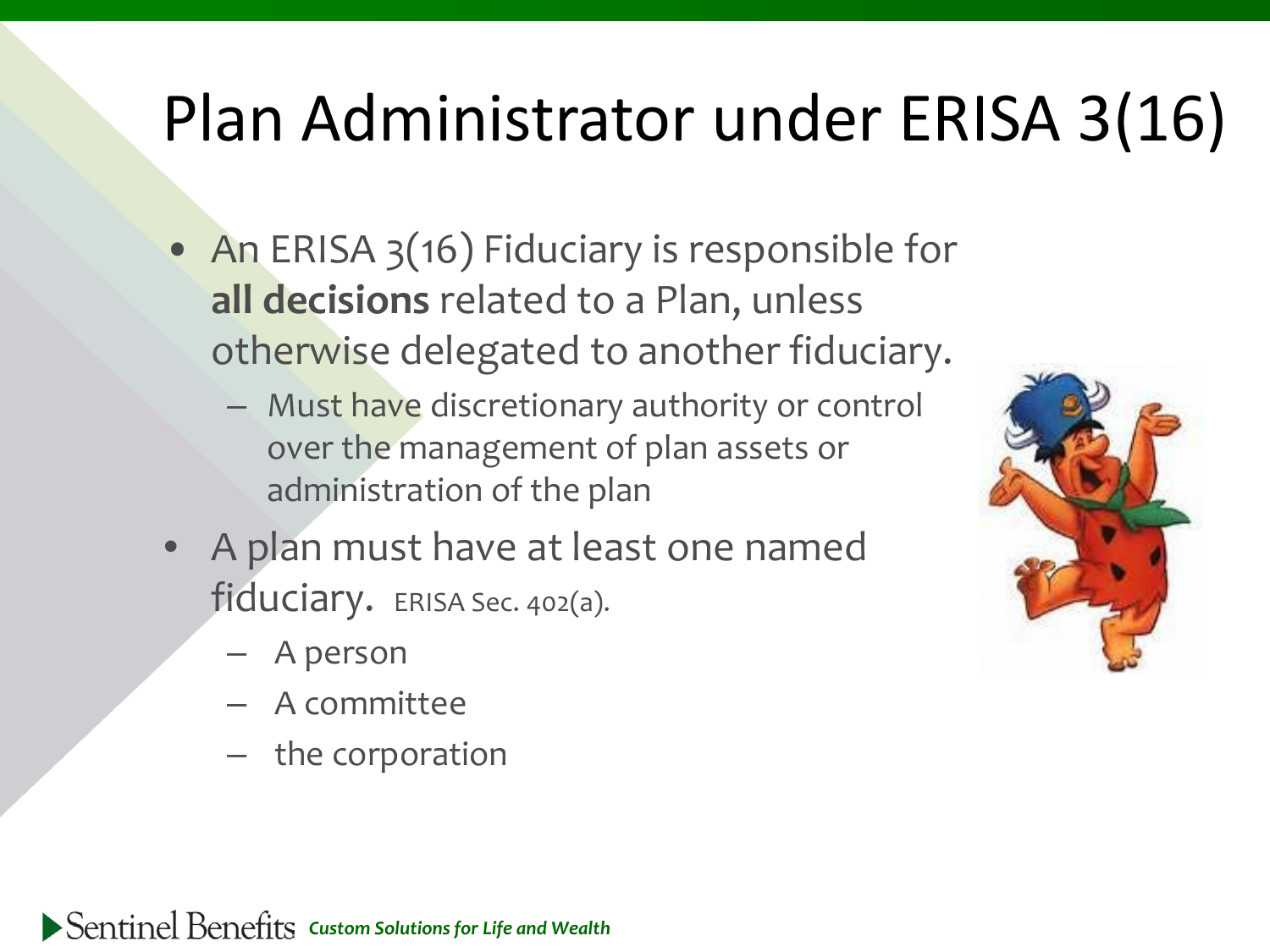### Retirement Plan Management

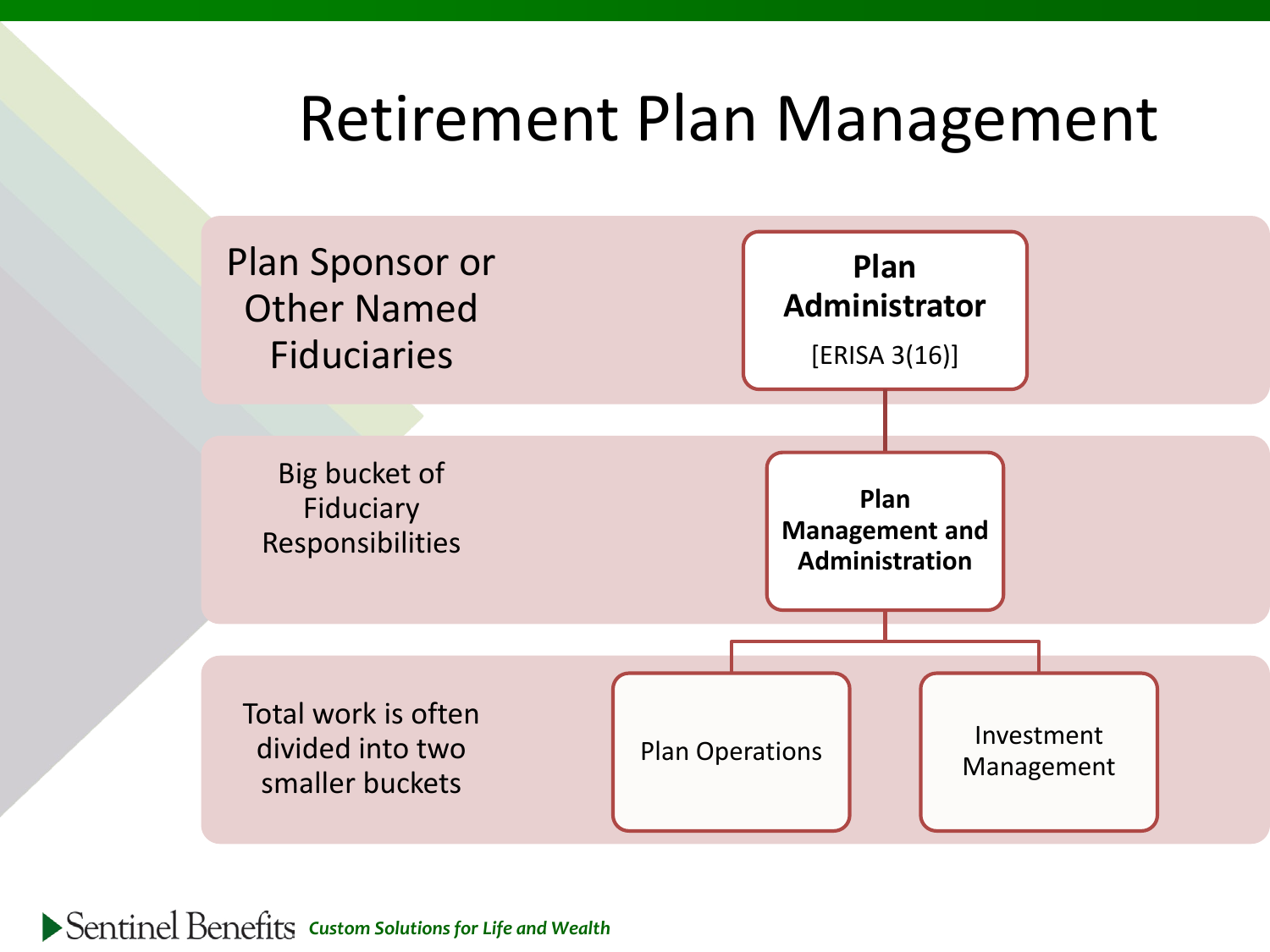# Examples of duties of a 3(16) Plan Administrator

- Select, evaluate and monitor:
	- Trustee(s)
	- Administative Service Providers (fiduciary or non-fiduciary)
	- Investments Offered under the plan
	- Investment advisor to the plan, if any (RIA or broker)
- Decision to delegate plan administration and/or investment management responsibilities to other fiduciaries
- Evaluation of all plan fees

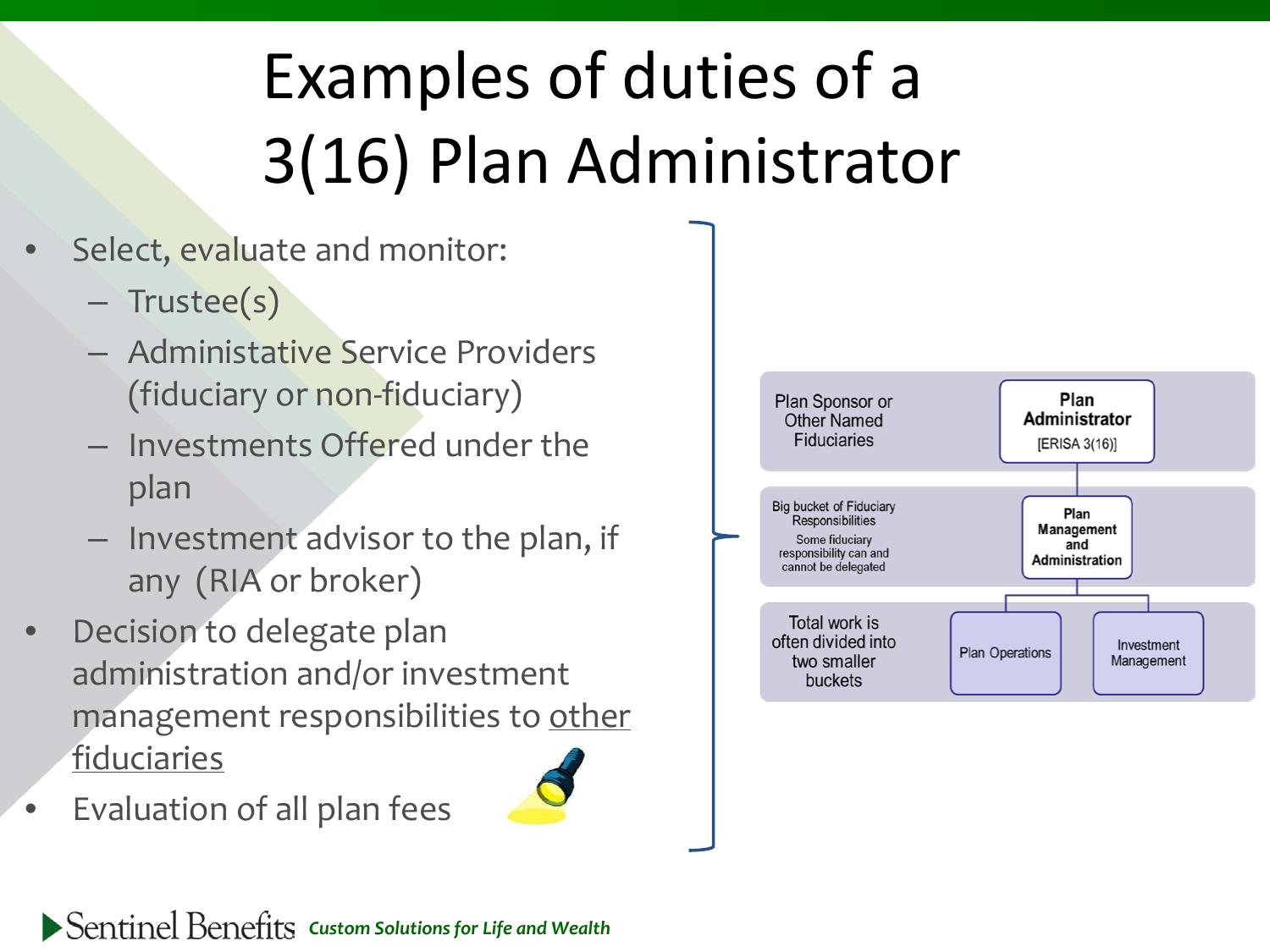# Fiduciary Basics

- Exclusive Benefit Rule
	- ERISA 404(a) requires a fiduciary to carry out his duties solely in the interest of plan participants and beneficiaries.
- Compliance with Plan Documents
	- ERISA Sec. 404(a)(1)(D) requires the fiduciary to carry out his duties in accordance with the documents and instruments that govern the plan.
- Diversification of investments
	- Diversification ERISA Sec.  $404(a)(1)(C)$  requires that investments be diversified to minimize risk of large losses unless, under certain circumstances, it is clearly prudent not to do so.
- Prudent Expert Standard
	- A fiduciary who is responsible for making plan or investment decisions is subject to a prudence standard that would apply to a person familiar with making such decisions.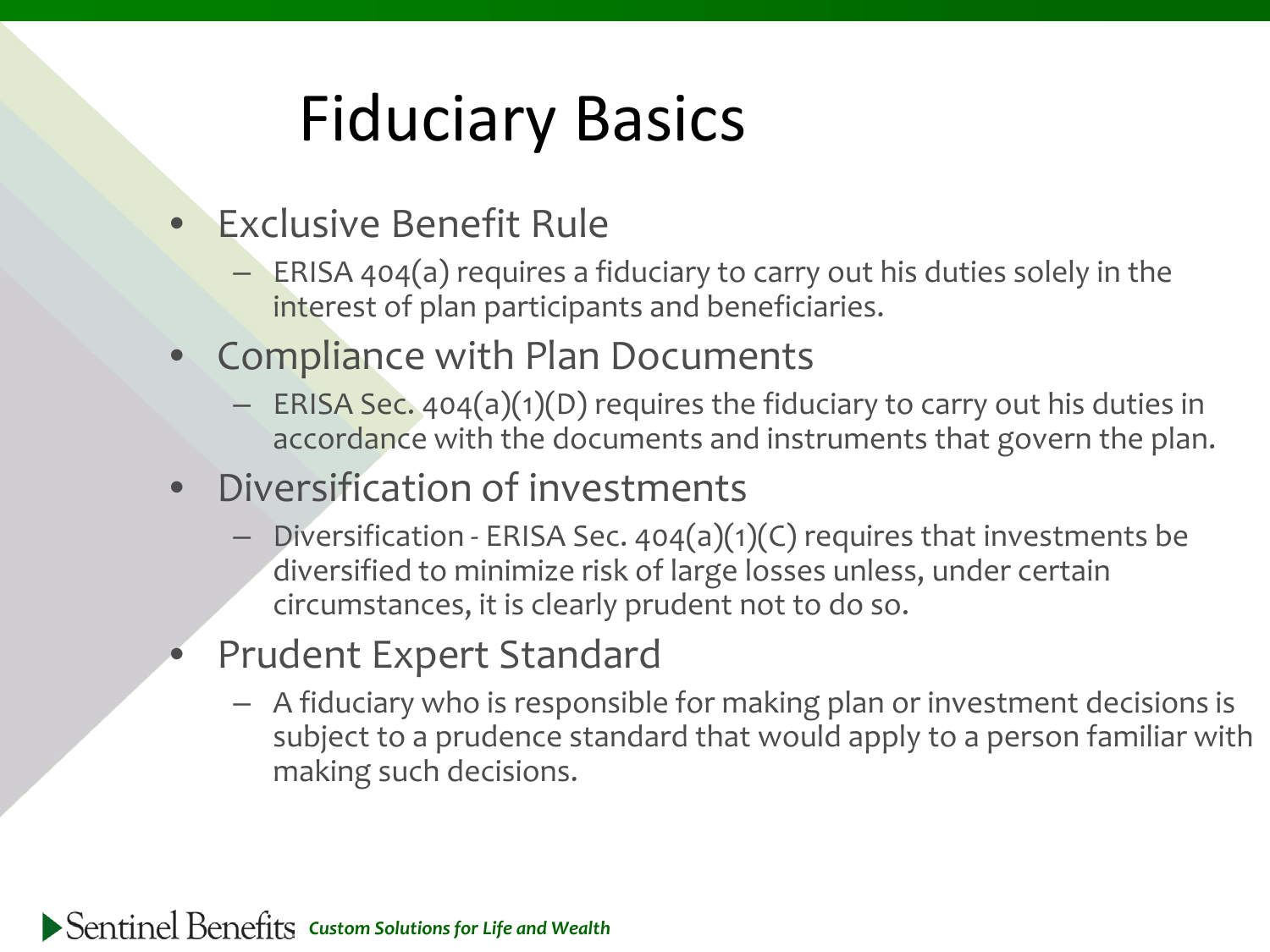## Consequences of Fiduciary Mismanagement

### **Personal Liability**

*ERISA Sec. 409 makes a fiduciary personally liable for any breach of responsibility that he directly commits, either by act or omission.* 

- Restoration of Losses
- Disgorgement of profits (return of profits gained as a result of a breach)
- Other relief determined equitable or remedial by the courts to compensate for a breach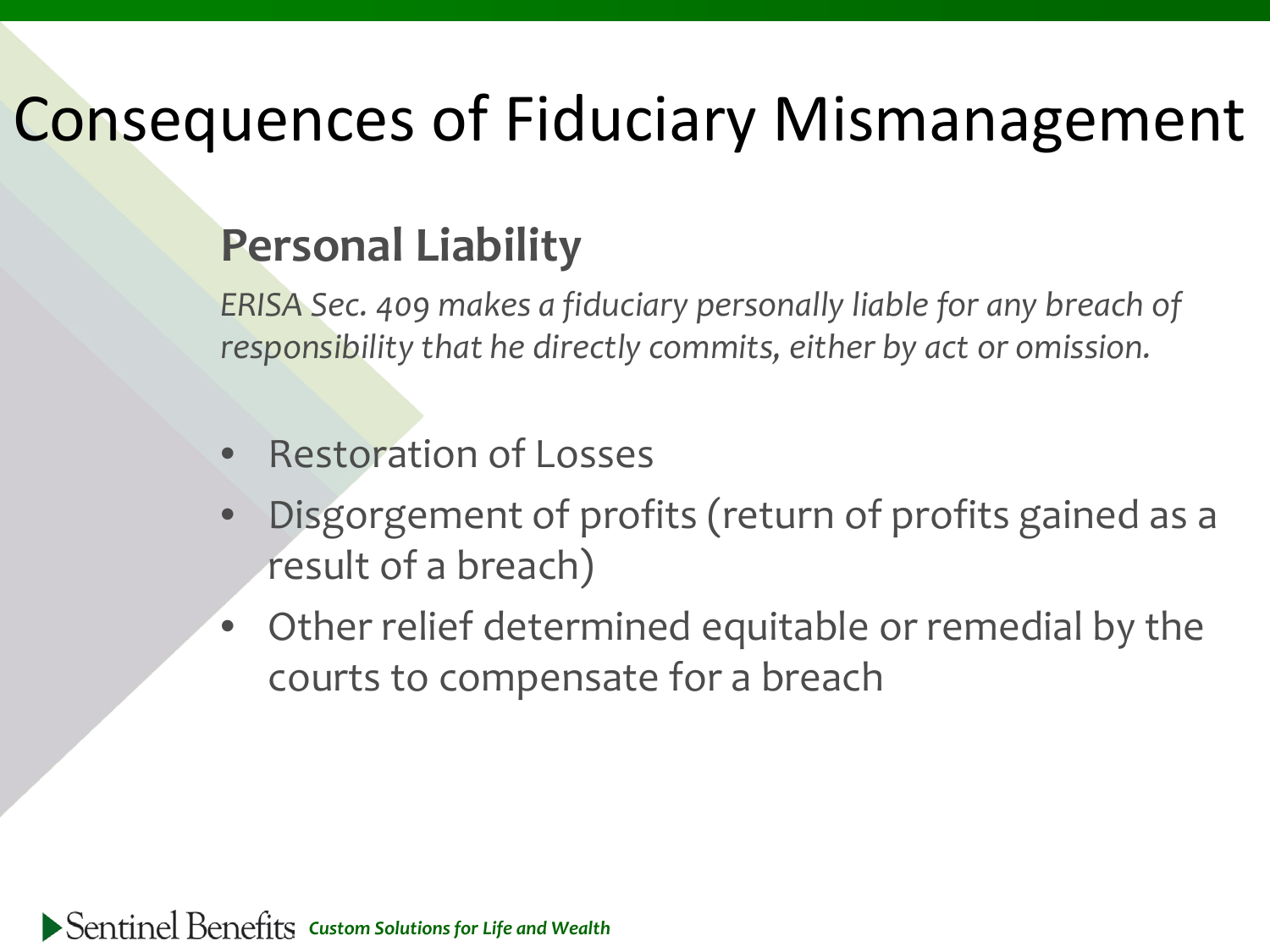### Retirement Plan Management

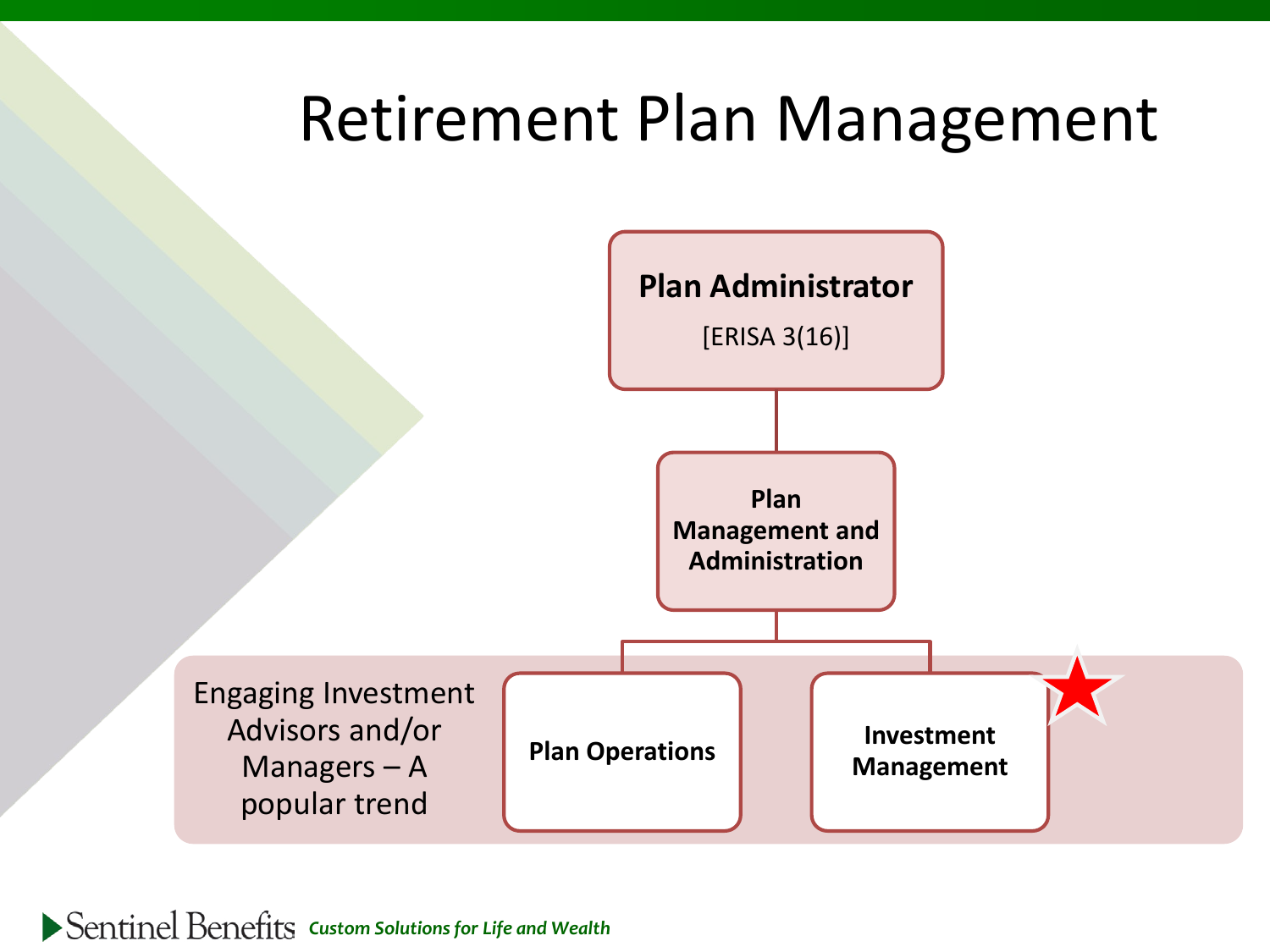# More Plans are Turning to Investment Advisors

- Delegating fiduciary responsibility to fee-only investment advisors has become a very common occurrence in the last few years.
- 82% of new plans sold in 2010 hired an advisor versus 69% in 2009
- The focus on fees in the last 12 months has accelerated Plan Sponsor interest in working with advisors
- To follow is a quick overview of how fiduciary delegation works from the investment perspective:

401(k) Exchange, May 2010.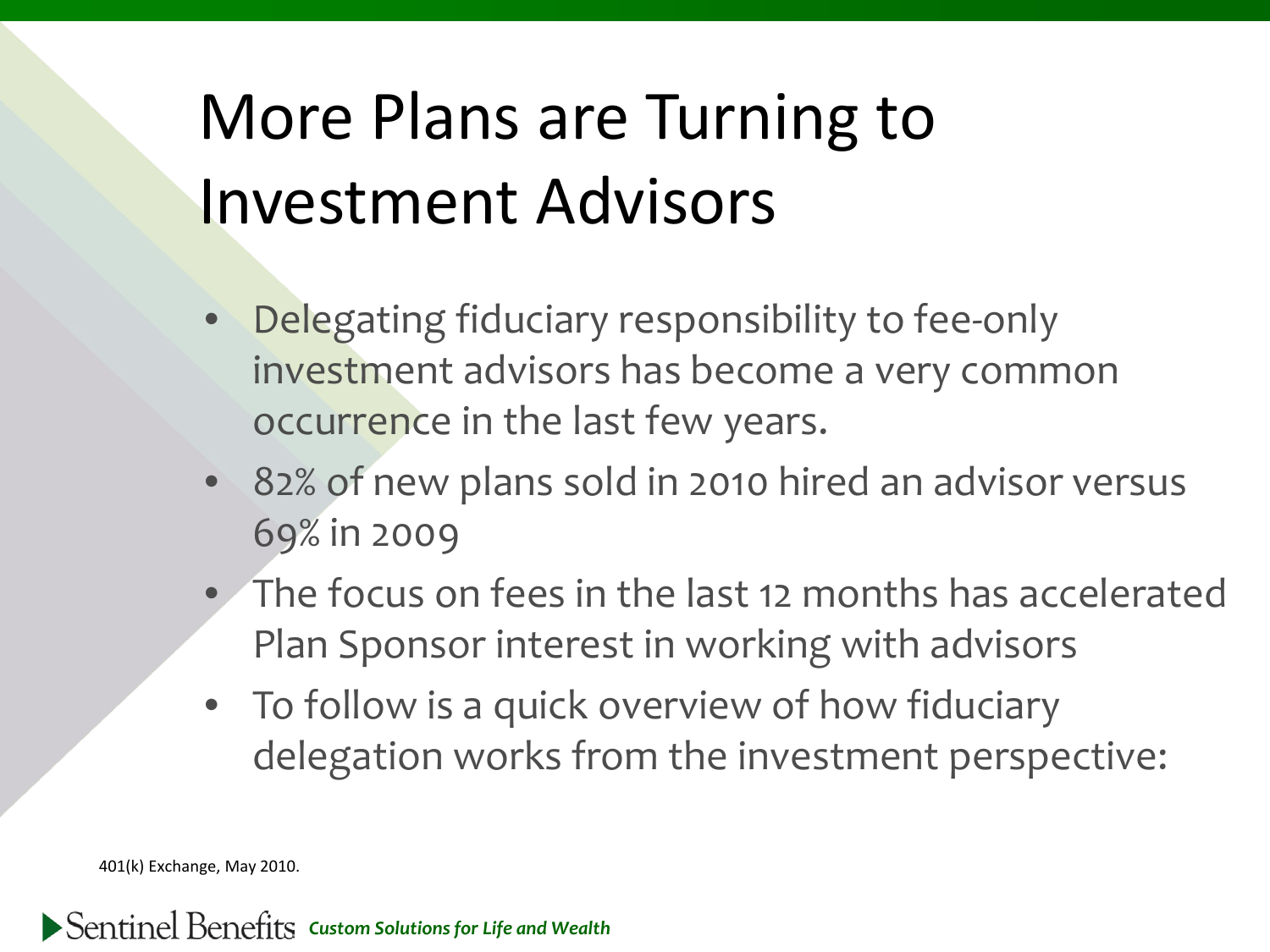## Hiring an Investment Advisor [ERISA 3(21)]



*Custom Solutions for Life and Wealth*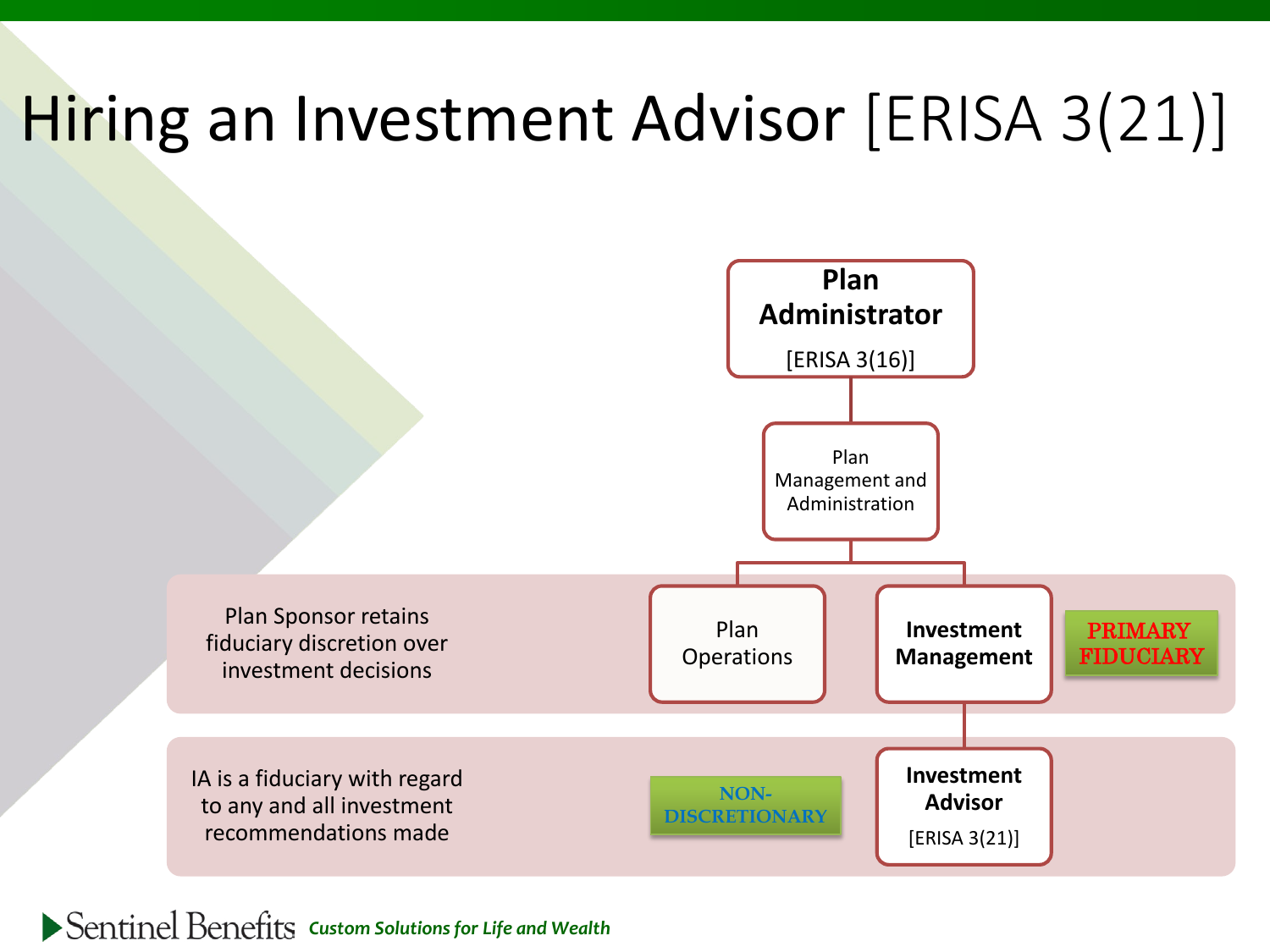## Hiring an Investment Manager [ERISA 3(38)]

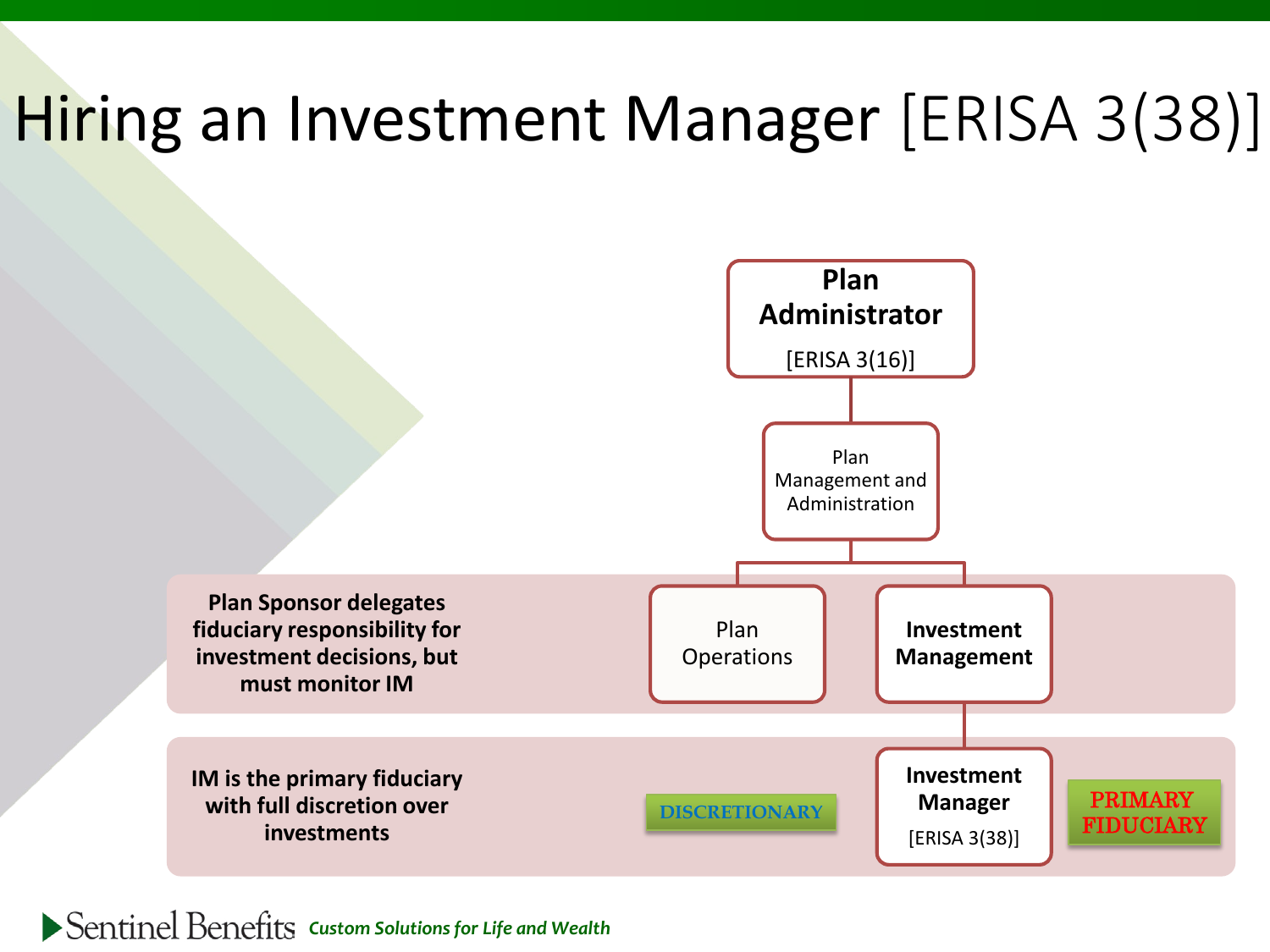### Retirement Plan Management

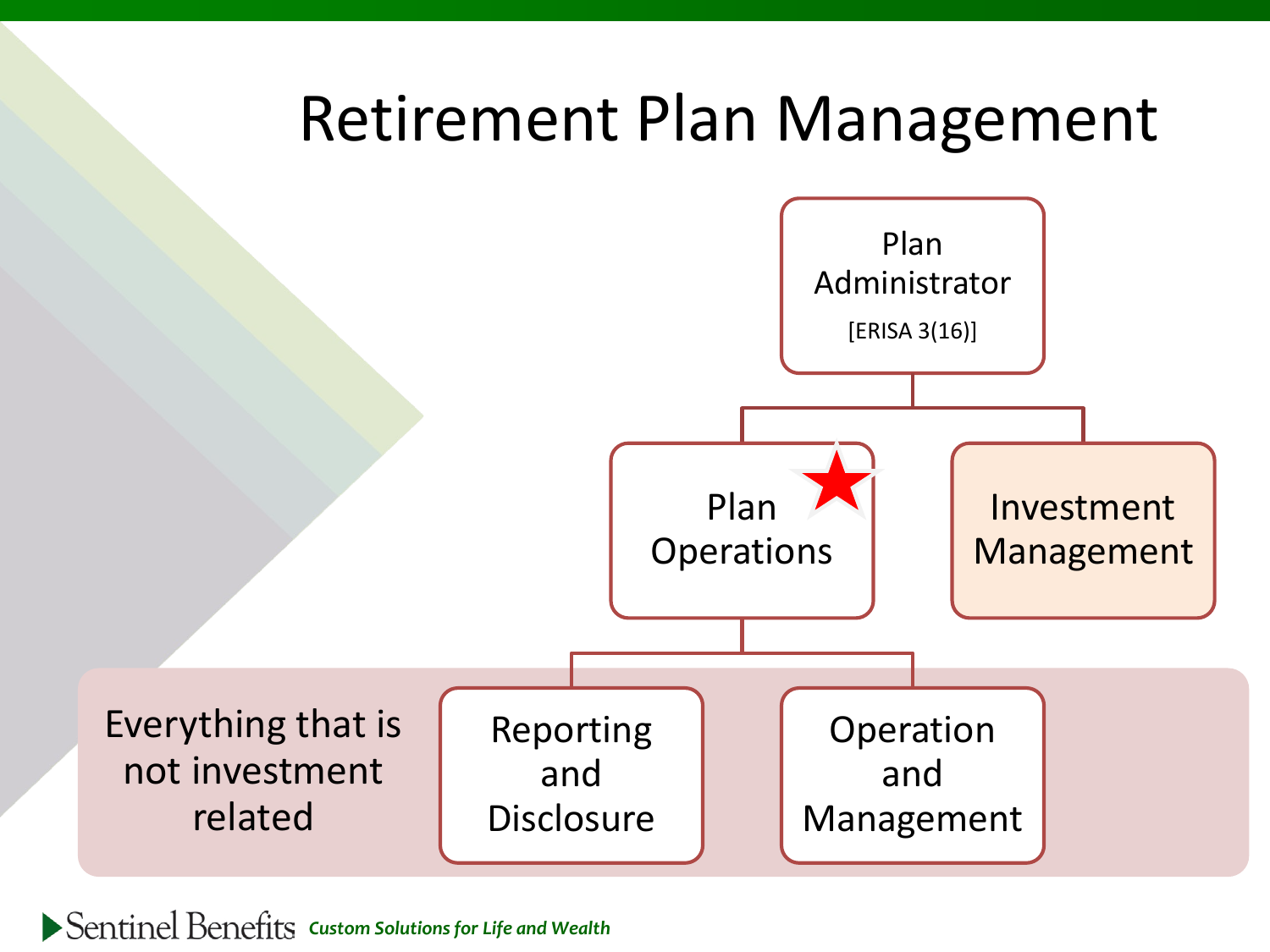# Examples of duties of a 3(16) Plan Administrator

### **Plan Operations: (Not a complete list)**

- Interpretation of the plan document
- Timely and accurate reporting and disclosure (e.g. Form 5500, distribution of SPD/SMM, participant fee disclosures, benefit statements, QDIA notices and other required participant disclosures)
- Distribution of benefits
- Administration of Loans, Hardship, and QDROs (develop procedures and process)
- Track Eligibility, Vesting and Beneficiary Forms
- Operate the Plan in accordance with the Plan Document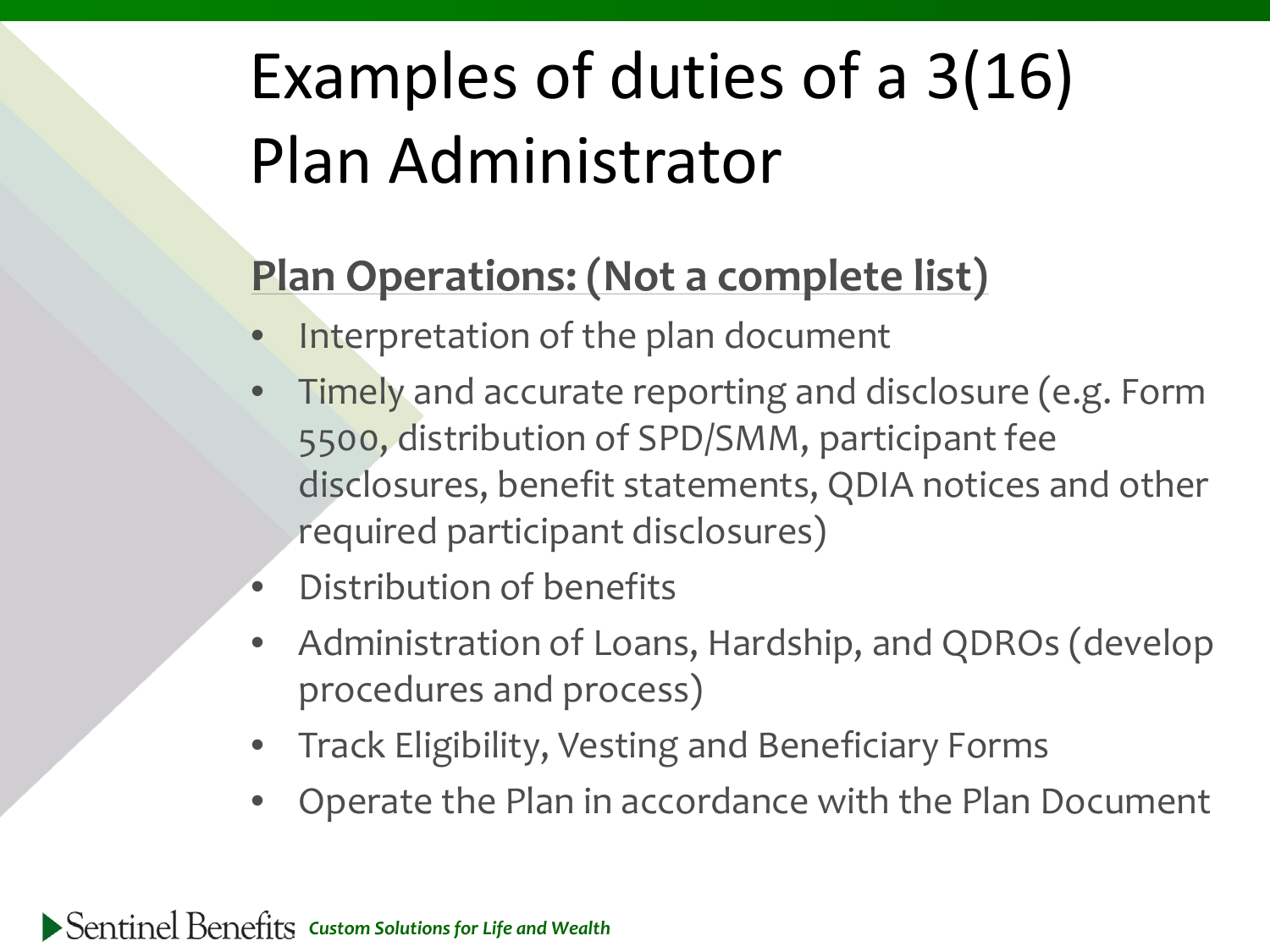## Typical Service Arrangements



- TPA's and Directed Recordkeepers are **not fiduciaries**
- Service providers do not interpret the plan document and make discretionary decisions
- "Ministerial" services are non-fiduciary by nature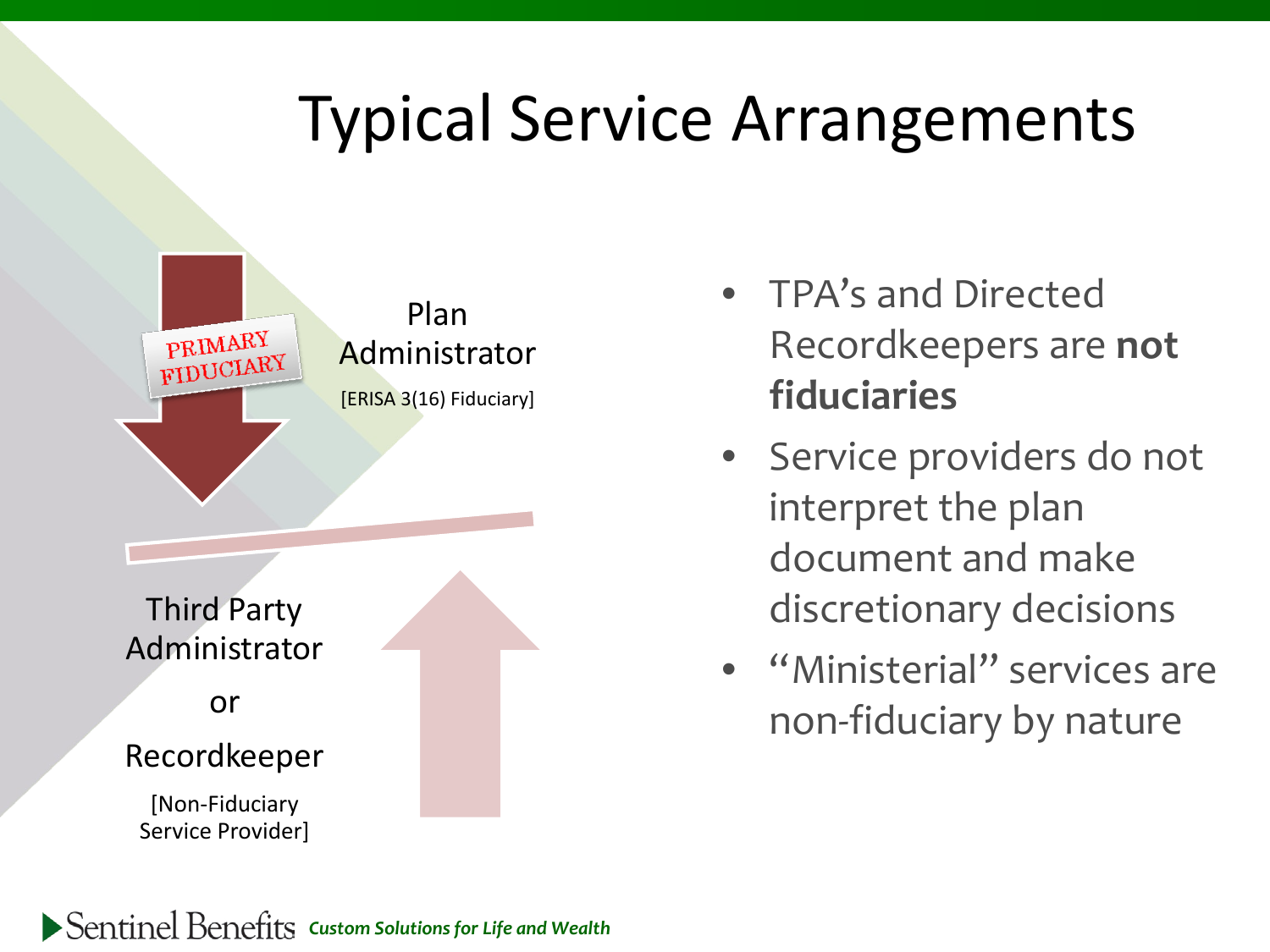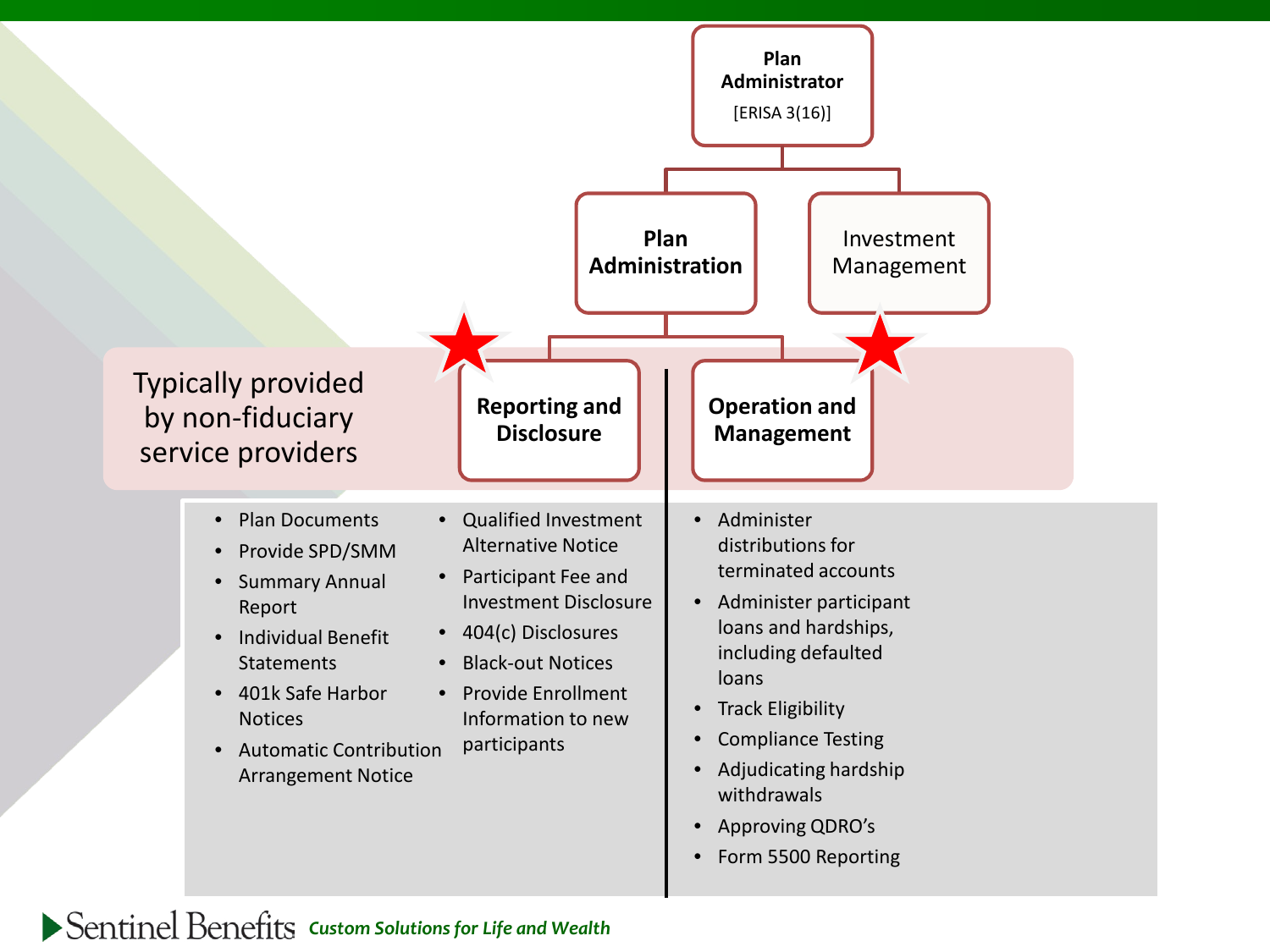## Raising the Stakes

- Plan Sponsors are seeking solutions to outsource more fiduciary responsibility for lots of reasons:
	- Managing a retirement plan is not a core competency or profit center
	- The work requires cross-functional cooperation within companies (HR, Payroll, Finance … who's responsible?)
	- Business turnover creates gaps and inconsistencies, which increase fiduciary risk
- **The next evolution to fiduciary outsourcing is the emergence of 3(16) Plan Administrator service providers**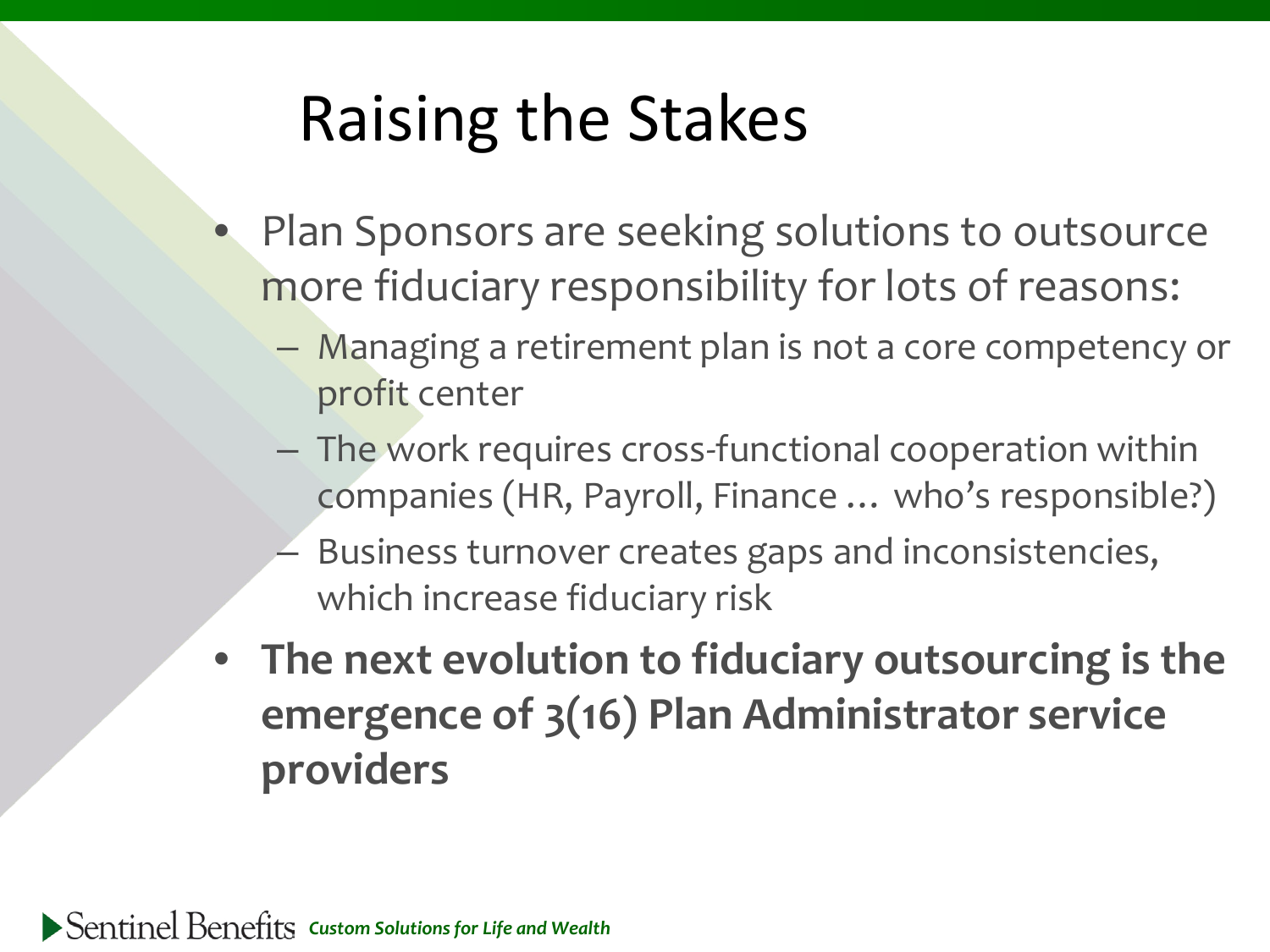### **Buyer Beware** Not all 3(16) service offerings are the same

- Some plan sponsors may mistakenly believe that a 3(16) Fiduciary will automatically assume all of the Plan sponsor's responsibilities
- 3(16) Fiduciary duties can be segregated by contract and many providers are accepting only portions of the total fiduciary responsibility
- Named Fiduciaries should read contracts very closely to assure they understand what they are buying and what they are NOT buying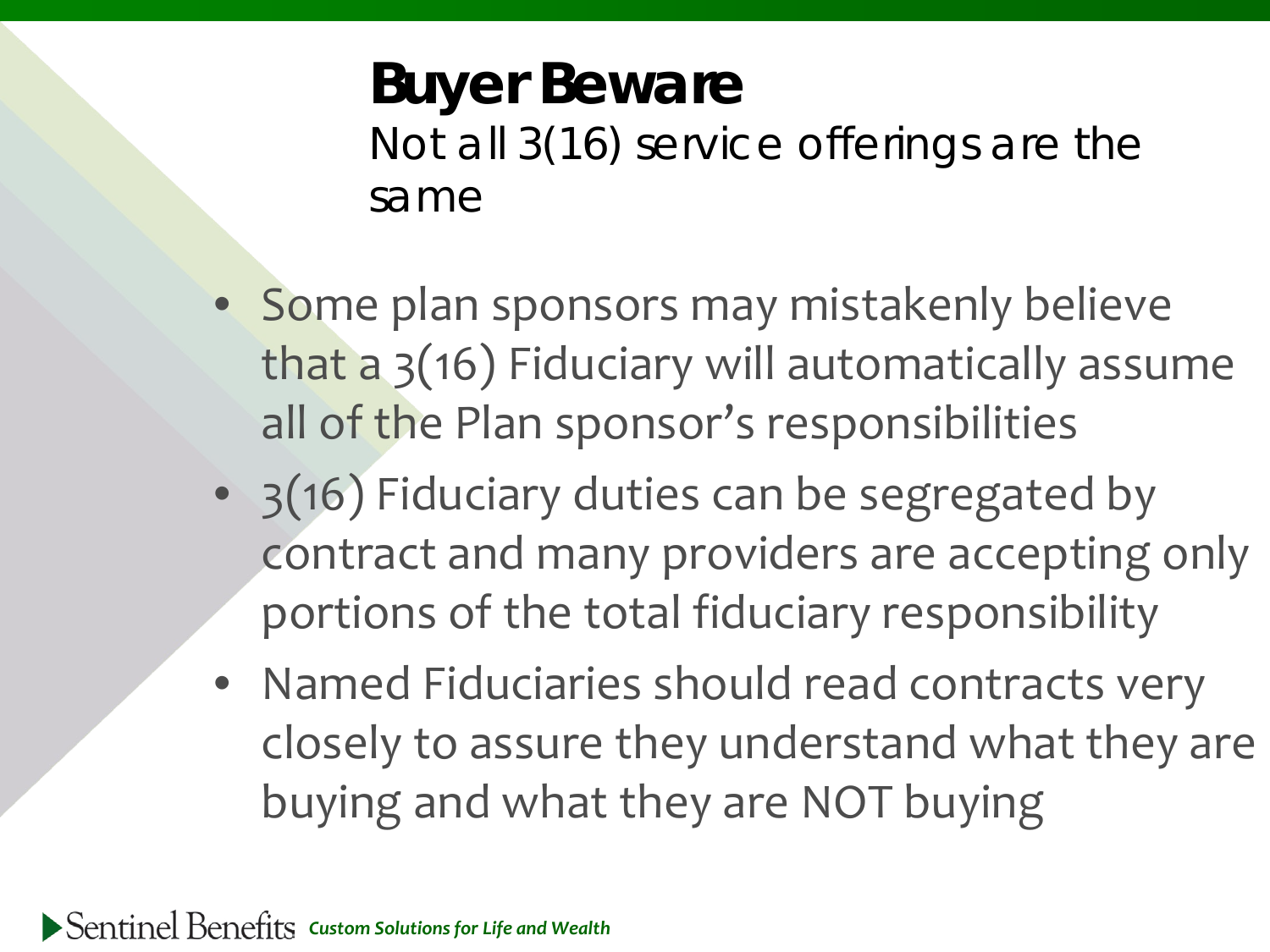# Advantage of Hiring a 3(16) Fiduciary

• Plan Sponsor ceases to be responsible for the applicable reporting and disclosure obligations under ERISA

*and / or*

• operation and management of the Plan as a whole

### *however*

• **Plan Sponsor always retains fiduciary responsibility to select and monitor delegated fiduciaries.**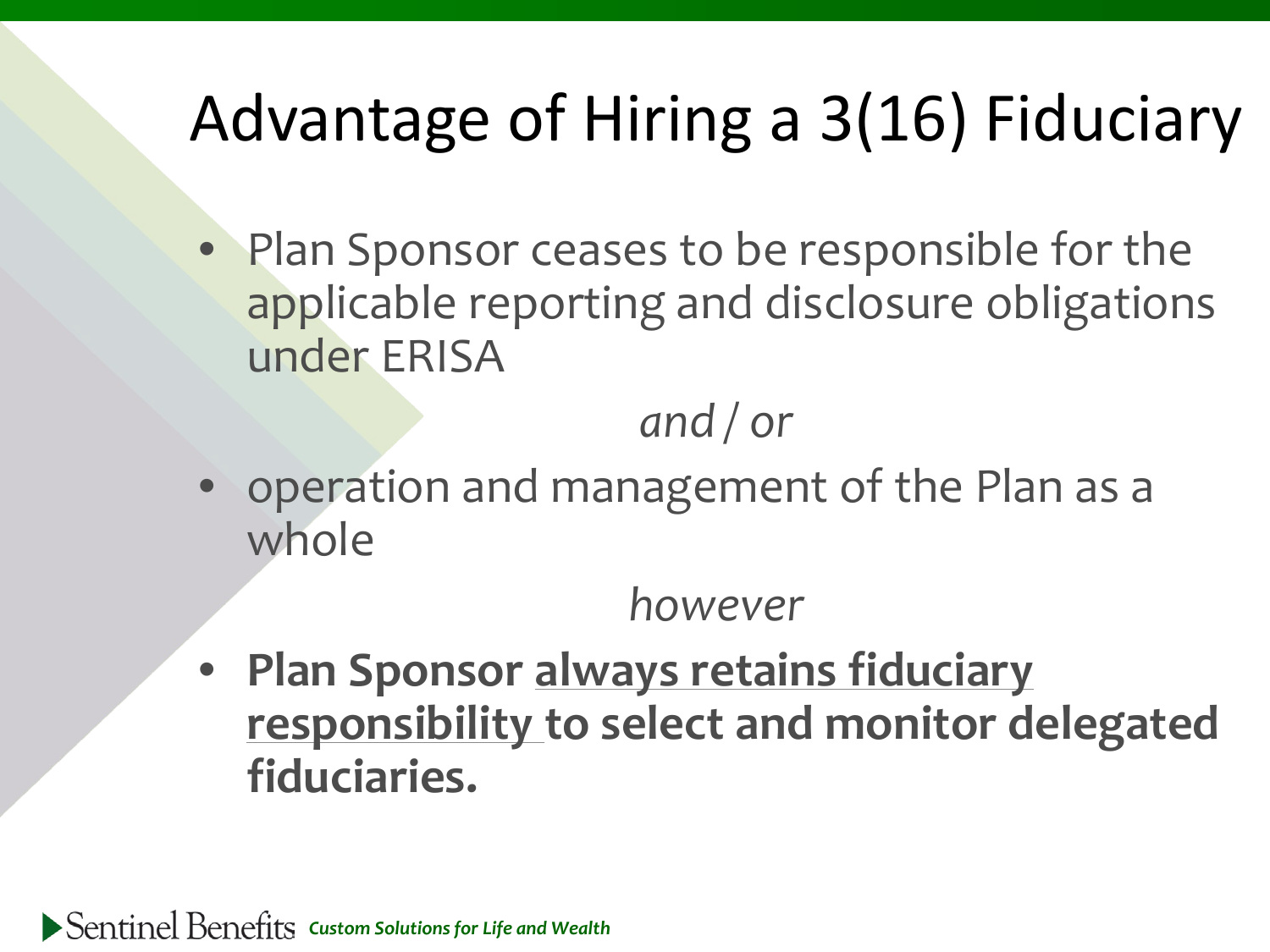### The Future Retirement Plan

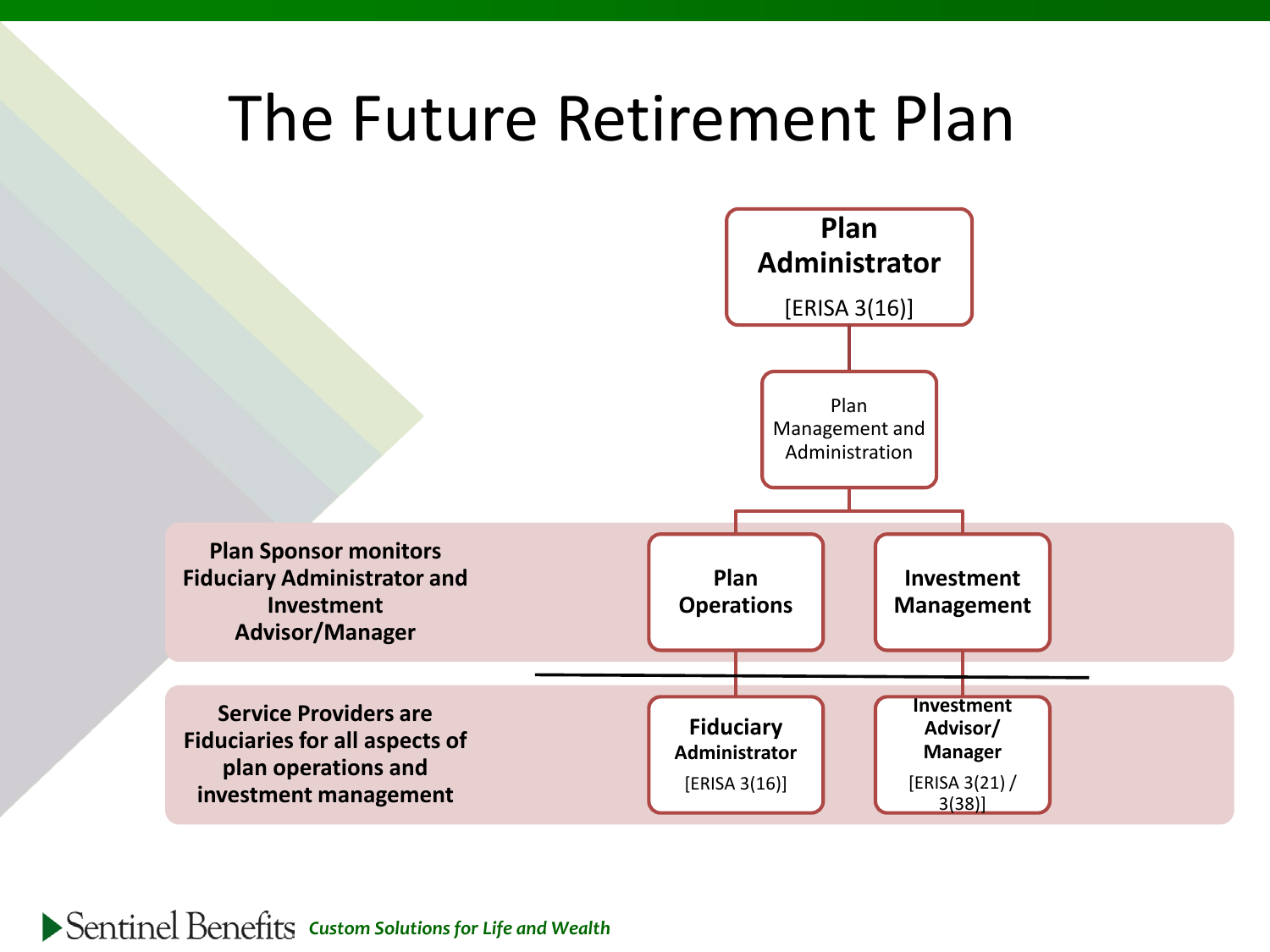# How to Prudently Select a 3(16) Fiduciary

*Custom Solutions for Life and Wealth*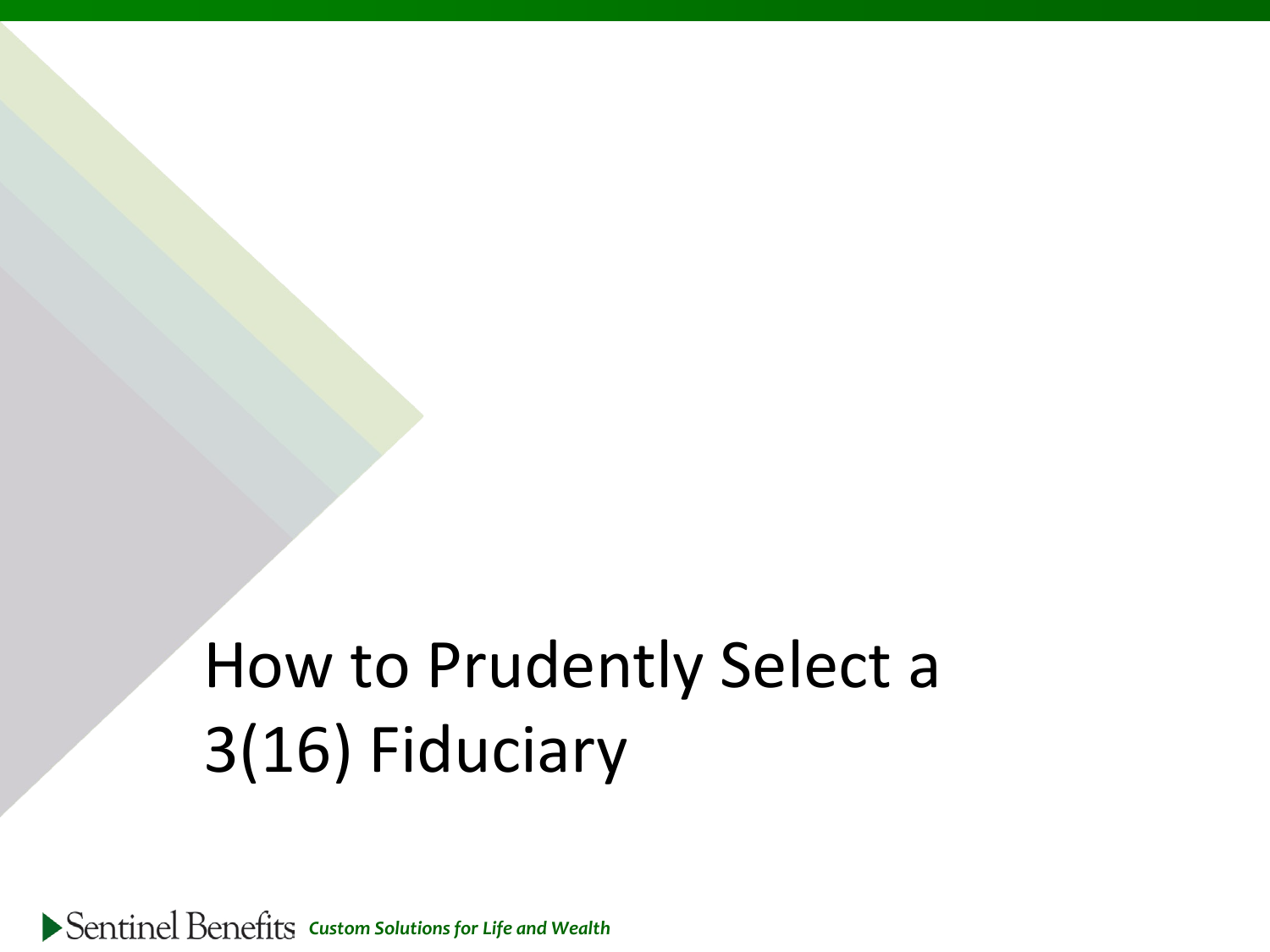# How to Prudently Select a 3(16) Fiduciary

- Establish and follow a procedure that satisfies the procedural requirements of ERISA.
- According to the DOL, engage in an objective process which is designed to elicit the information necessary to evaluate the following:
	- 1. The qualifications of the service provider
	- 2. The quality of services provided, and
	- 3. The reasonableness of the provider's fees in light of the services provided.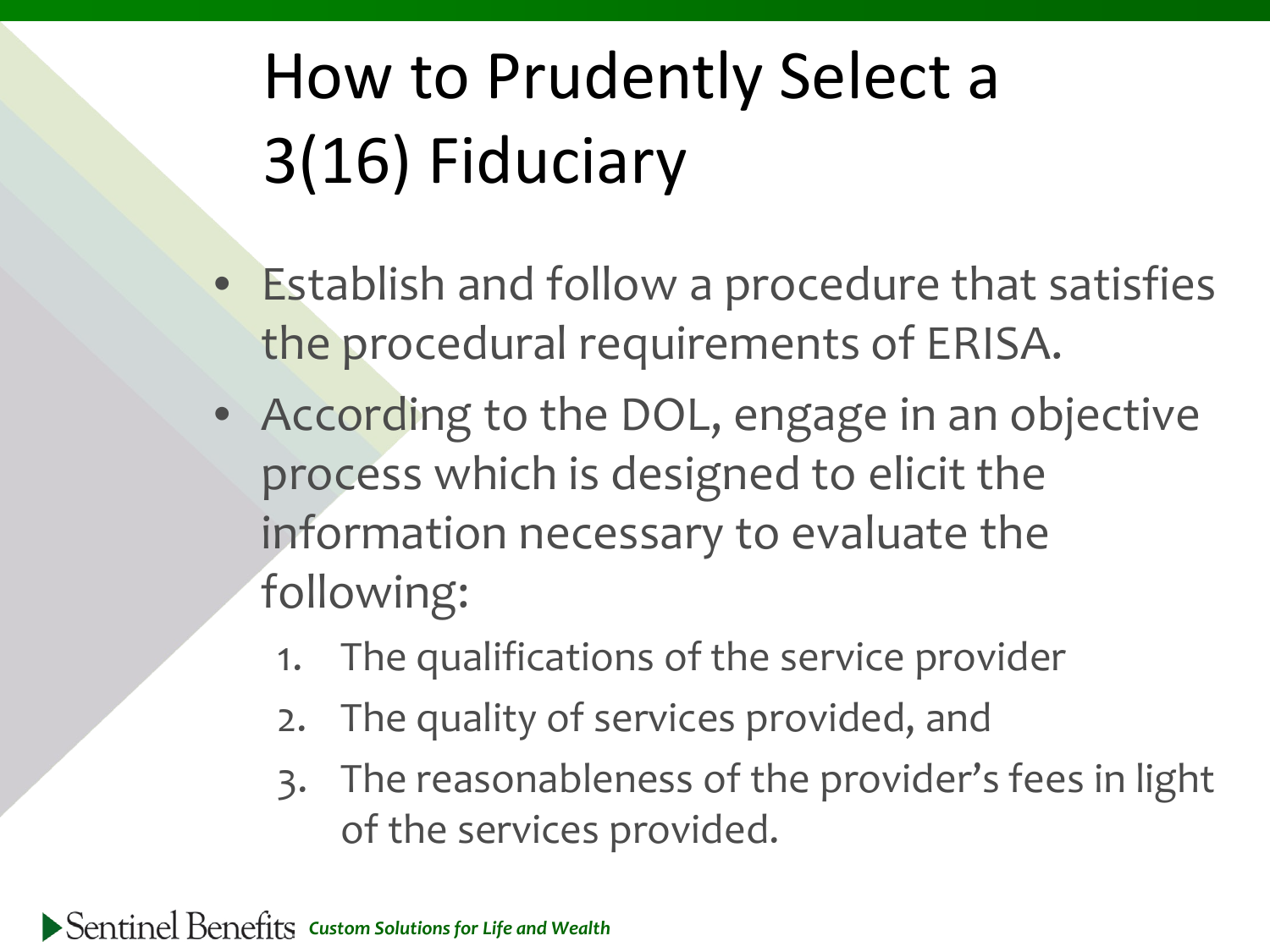# The Qualifications of the Service Provider

### • ERISA Expertise

– Confirm that provider has sufficient expertise in ERISA as well as the fiduciary standards that are imposed on Named Fiduciaries and Administrators under ERISA.

### • Nature of Firm

– Identify the size of the firm, the total amount of client assets under administration as well as whether the prospective firm is a trust company, RIA or non-regulated entity.

### **Firm Experience**

– Request information concerning the firm's experience and track record in serving as a 3(16) Fiduciary, and the educational background and experience of the firms' employees and management team.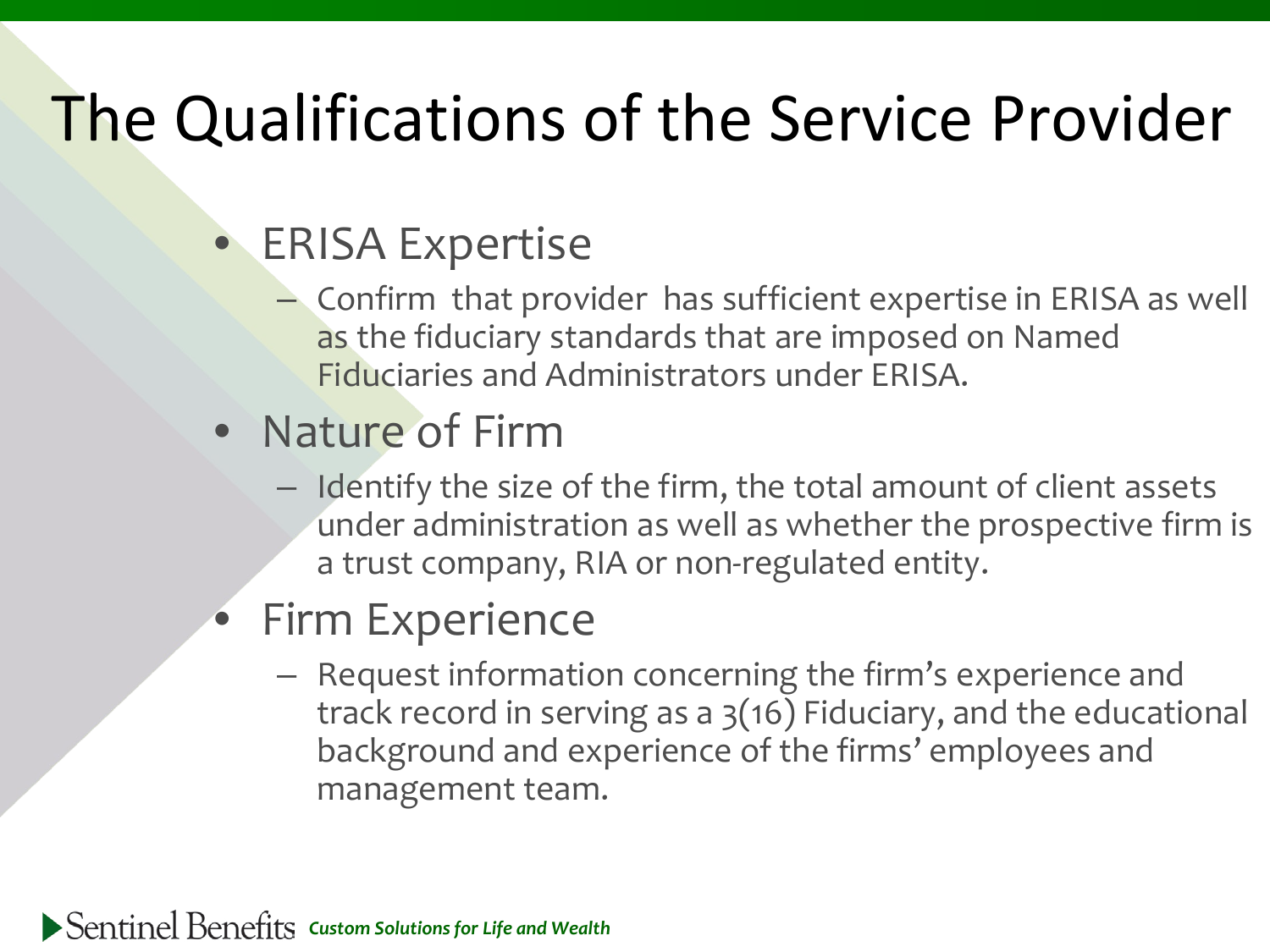# The Quality of Services Provided

- Level of Fiduciary Responsibility
	- Determine the extent to which the firm will accept any fiduciary responsibilities beyond those of a Third Party Administrator, and whether it will also be named as a Named Fiduciary for the Plan.
- Direct Services
	- $-$  The Plan sponsor should identify which direct services the  $3(16)$ Fiduciary intends to render itself (i.e. TPA services, RIA services)
- Monitoring Services
	- Inquire how the firm intends to monitor and evaluate the services of other providers and their related compensation (i.e. formal evaluation, third part audit, fee benchmarking)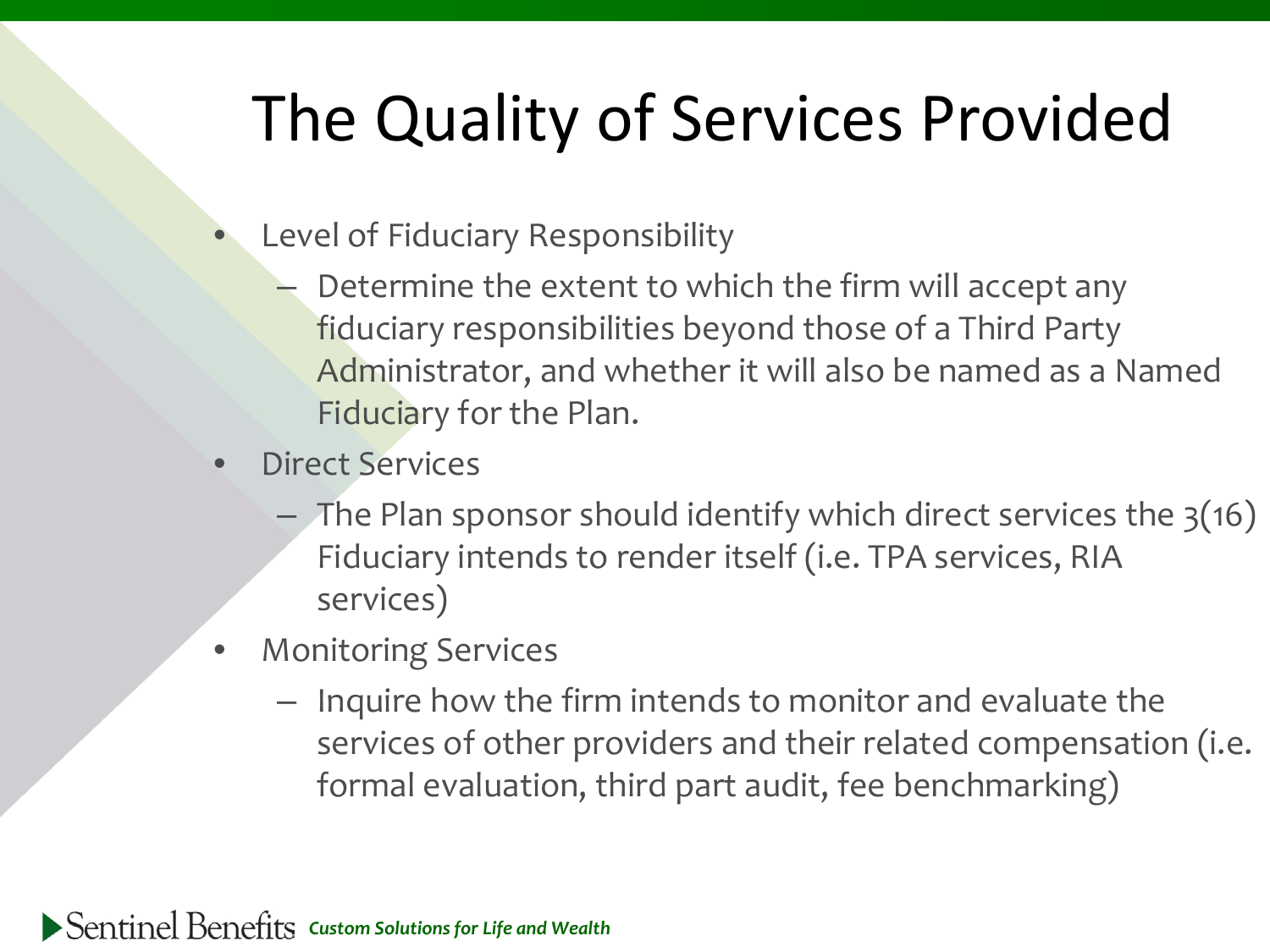## The Reasonableness of the Provider's Fees

- Fee Quotes for Comparable Services
	- Request bids or fee quotes from other comparable 3(16) Fiduciary firms to help determine the prevailing rate for similar services.
- Fee "Premium" for Accepting Fiduciary Role
	- If necessary, compare the firm's fee against the fees of comparable TPA firms offering non-fiduciary administrative services only, to determine the fee "premium" charged by the 3(16) Fiduciary firm for accepting fiduciary responsibilities.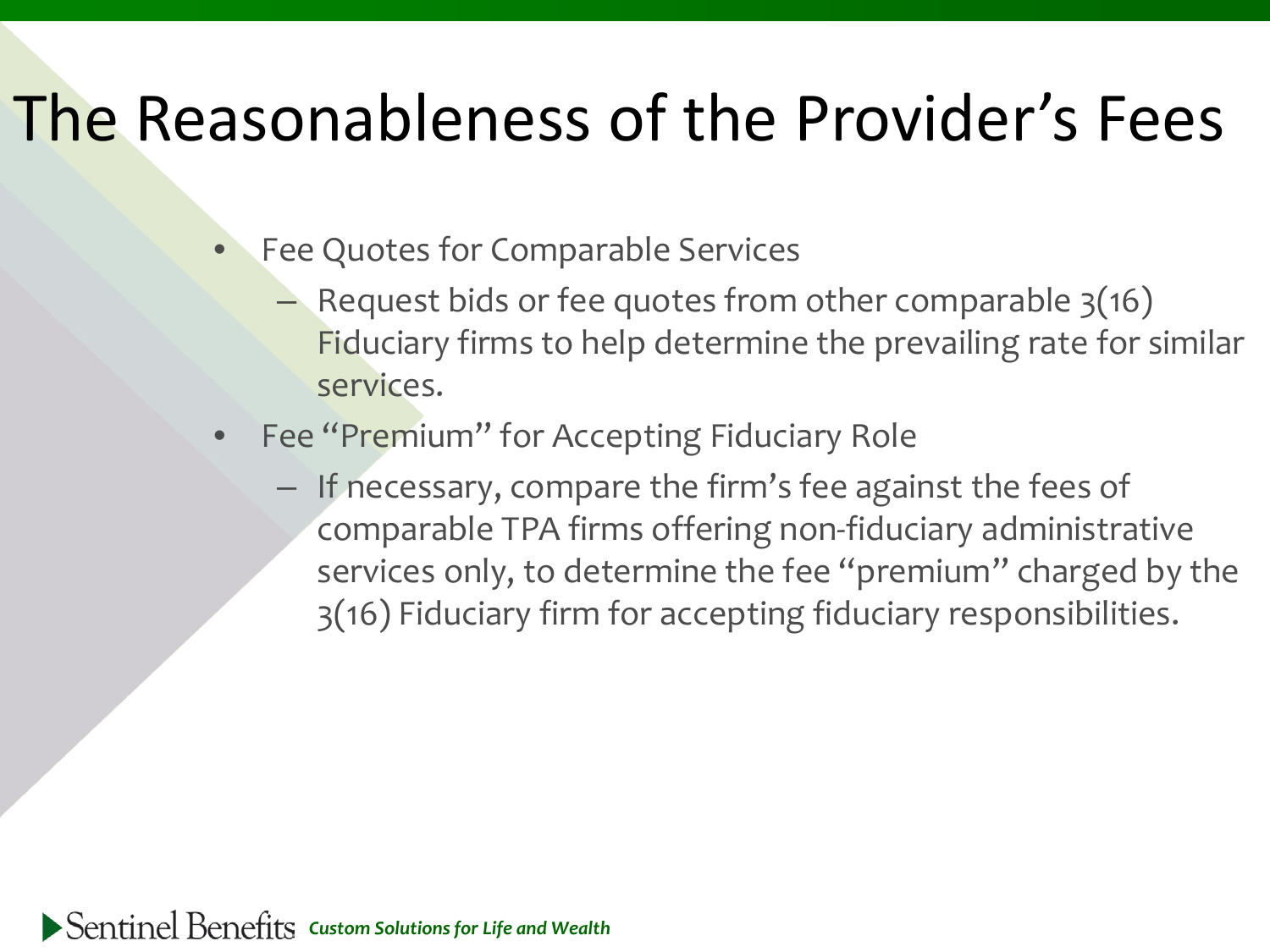## Other Considerations

- Professional Liability (E&O) Coverage
	- Confirm that the firm maintains a sufficient level of professional liability coverage or errors and omissions insurance (i.e. \$1 million) to ensure it will have sufficient assets to pay any potential claims made against it.
- Compensation for Investment Manager
	- If the firm intends to serve as Name Fiduciary and Investment Manager (in addition to Administrator), confirm that the firm will be unable to increase its compensation for services as Investment Manager in violation of ERISA's prohibited transaction rules.